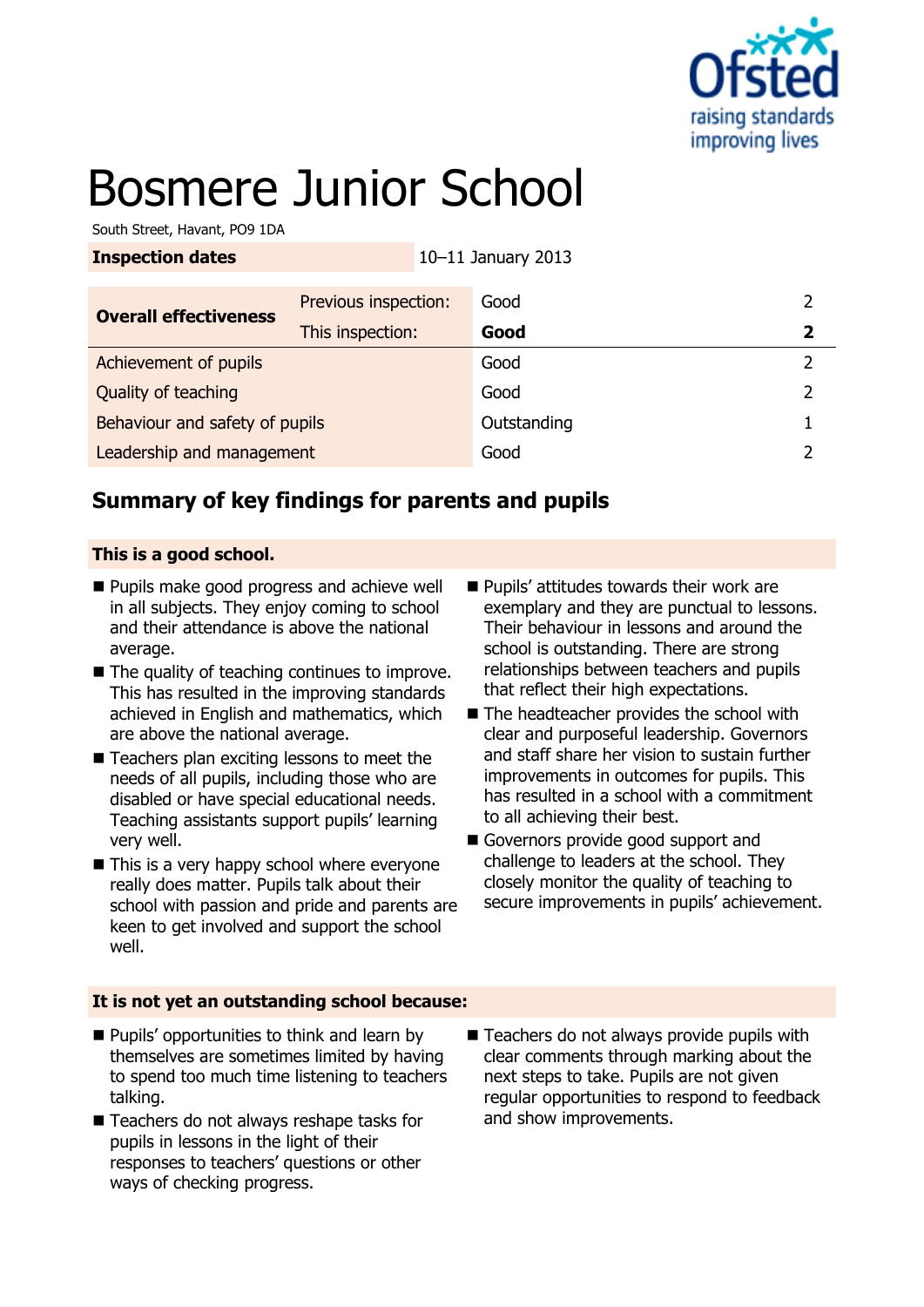## **Information about this inspection**

- The inspection was carried out with half a day's notice and took place over two days.
- The inspectors observed 13 teachers and visited 21 lessons, including some quided reading sessions to inspect the standards in reading. The headteacher and deputy headteacher both joined the inspectors for a number of observations. The inspectors also observed a number of small group activities led by teaching assistants.
- Discussions were held with the headteacher, staff, pupils, governors and a representative from the local authority.
- The inspectors observed the school's work and looked at a range of documents, including the school improvement plans, priorities for development, achievement data and documents relating to safeguarding children.
- The inspectors took account of the 44 responses to the on-line Parent View survey and the 27 responses to the staff questionnaire during the inspection.

## **Inspection team**

| John Cavill, Lead Inspector | <b>Additional Inspector</b> |
|-----------------------------|-----------------------------|
| Heidi Boreham               | <b>Additional Inspector</b> |
| Peter Thrussell             | <b>Additional Inspector</b> |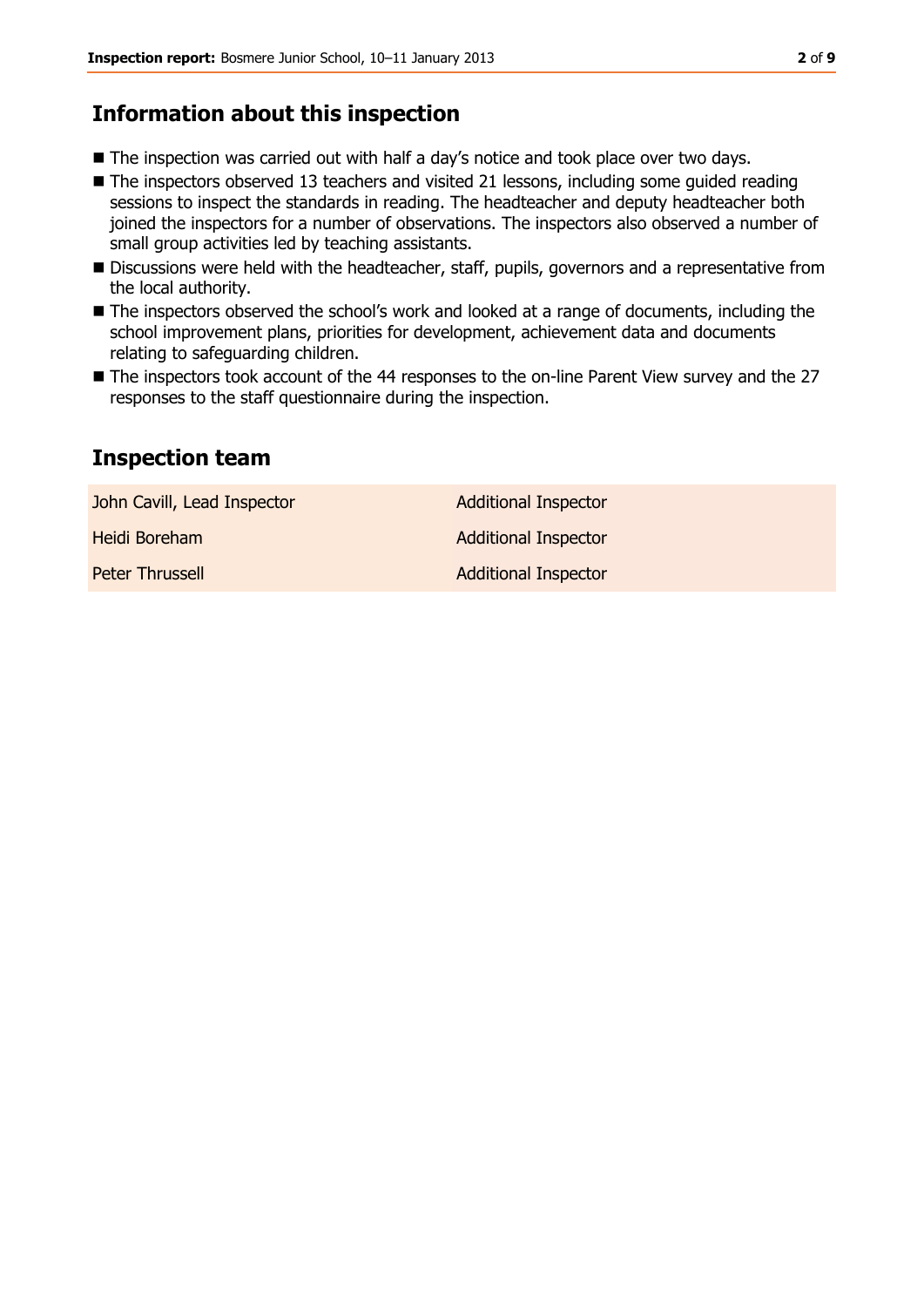# **Full report**

## **Information about this school**

- This is a larger than average-sized three form entry junior school.
- Almost all pupils are from White British backgrounds. Very few have English as an additional language.
- The proportion of disabled pupils and those who have special educational needs supported through school action is above average.
- $\blacksquare$  The proportion of pupils supported at school action plus or with a statement of special educational needs is slightly below average.
- The proportion of pupils who are known to be eligible for the pupil premium, which provides additional funding for pupils known to be eligible for free school meals and for children in the care of the local authority, is slightly below average.
- The school meets the government's current floor standards, which set the minimum expectations for pupils' attainment and progress.
- The proportion of pupils who join or leave the school at times other than those which are normally expected is lower than average.

## **What does the school need to do to improve further?**

- Improve the quality of teaching to outstanding overall to raise pupils' achievement by:
	- making sure that pupils do not spend too much time listening to teachers talking and are given regular opportunities to think and learn by themselves
	- ensuring teachers respond in lessons to their observations of how well individual pupils are doing, to reshape tasks and improve pupils' learning further
	- $-$  providing pupils with clear advice on how to improve their work and with regular opportunities for them to respond to these comments.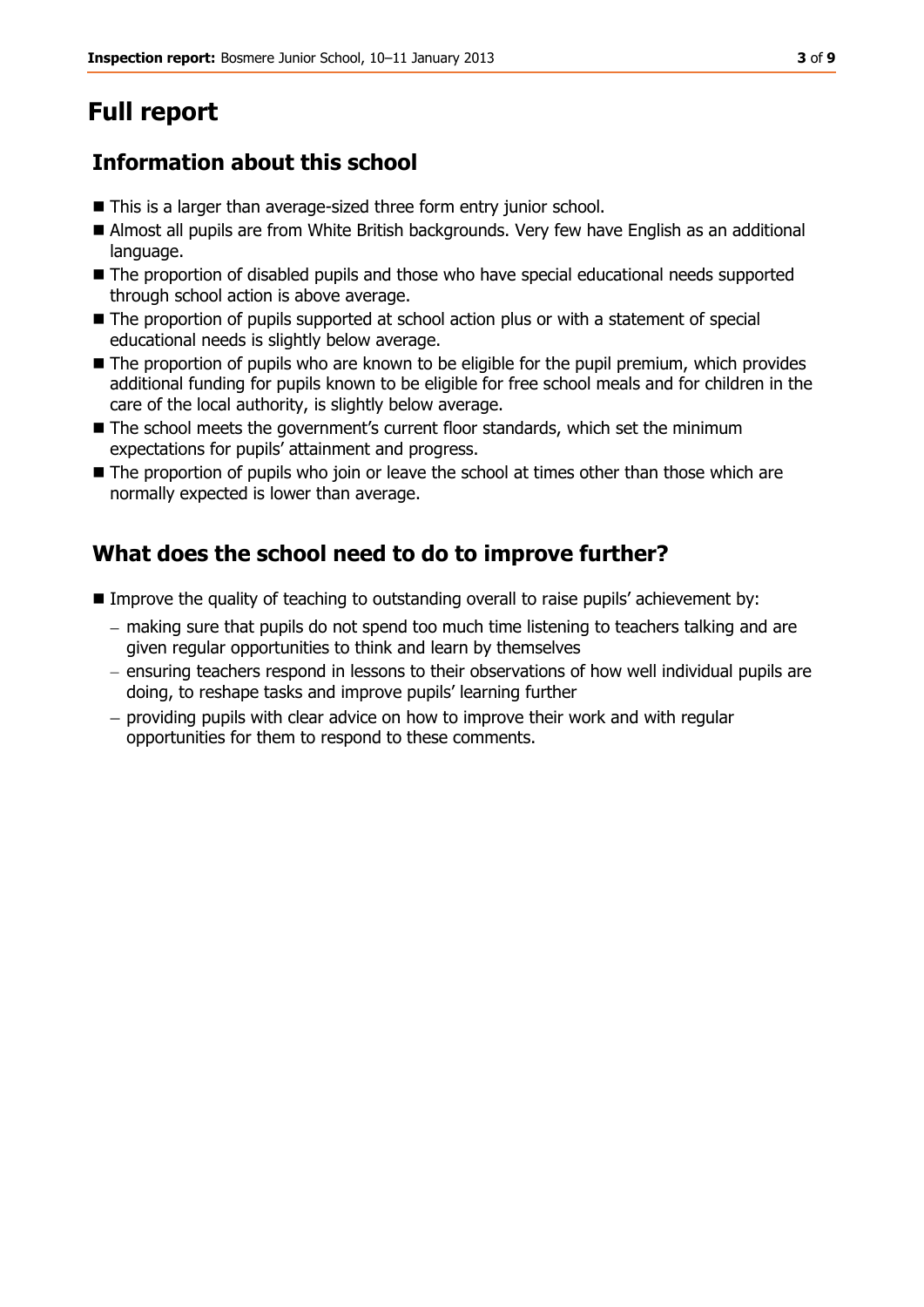### **Inspection judgements**

#### **The achievement of pupils is good**

- When pupils start at the school in Year 3, their attainment is generally average in English and mathematics. However, their standards in writing are below those in reading.
- They make good progress across the school, reflecting the good teaching that they receive, and attain standards that are above the national average at the end of Year 6. They are very well prepared to move into, and be successful at, secondary school.
- The whole school has had a focus on raising standards in writing, and consequently the gap in achievement between reading and writing, due to the pupils' lower starting points in writing, is rapidly closing.
- The proportion of pupils currently at the school who make and exceed their expected progress is similar to the national averages and is improving.
- Disabled pupils and those with special educational needs are given good support, which is suited to their specific needs, by teachers and teaching assistants. This is also the case for pupils for whom English is an additional language. They all make at least good progress, with many making outstanding progress, from their individual starting points. Teachers are keen to include these pupils fully in lessons, demonstrating that the school strongly promotes equality of opportunity.
- **Pupils who are known to be eligible for the pupil premium make good progress. The attainment** of pupils who are known to be eligible for free school meals is above the average for similar pupils nationally, with an average point score for the group of 27 in the 2012 national tests at Key Stage 2. This figure is lower than the average point score of 29 for all the school's Year 6 pupils in 2012. However, school data indicate that the progress made by all the pupils is good and that the lower attainment of pupils eligible for free school meals reflects their lower starting points.
- Pupil premium funding is used to support pupils' achievement well. Supporting additional small group and individual teaching for pupils who are finding basic literacy and numeracy skills challenging is ensuring that the achievement of all pupils is at least good.
- Pupils are confident readers and can read a variety of texts fluently. Regular guided reading sessions are allowing teachers to target individuals who need extra support and ensure that standards in reading are above average by the end of Year 6.
- Mathematics is taught well and consequently pupils are able to apply basic skills with ease. In a Year 4 numeracy lesson, pupils were challenged to solve problems about perimeters using regular and irregular shapes. They were able to use their knowledge about shapes to identify the missing lengths and go on to solve the problems quickly.

#### **The quality of teaching is good**

- **Pupils make good progress in all subjects because of the consistently good, and often** outstanding, teaching they receive.
- All parents who responded to the Parent View questionnaire said that the quality of teaching was good and most thought that their children made good progress. Pupils say that teaching is good and that 'teachers teach us the right stuff at the right level'.
- In the best lessons, pupils make at least good, and often outstanding, progress because teachers expect pupils to think and learn for themselves. This was seen in a Year 6 literacy lesson on 'Macbeth', where pupils were independently finding synonyms for words in the text, using a thesaurus. However, this is not always the case and occasionally teachers are limiting progress by talking too much.
- Teachers plan lessons well, using their subject knowledge effectively. This ensures that the tasks are well matched to the abilities of all pupils, including those with a disability or special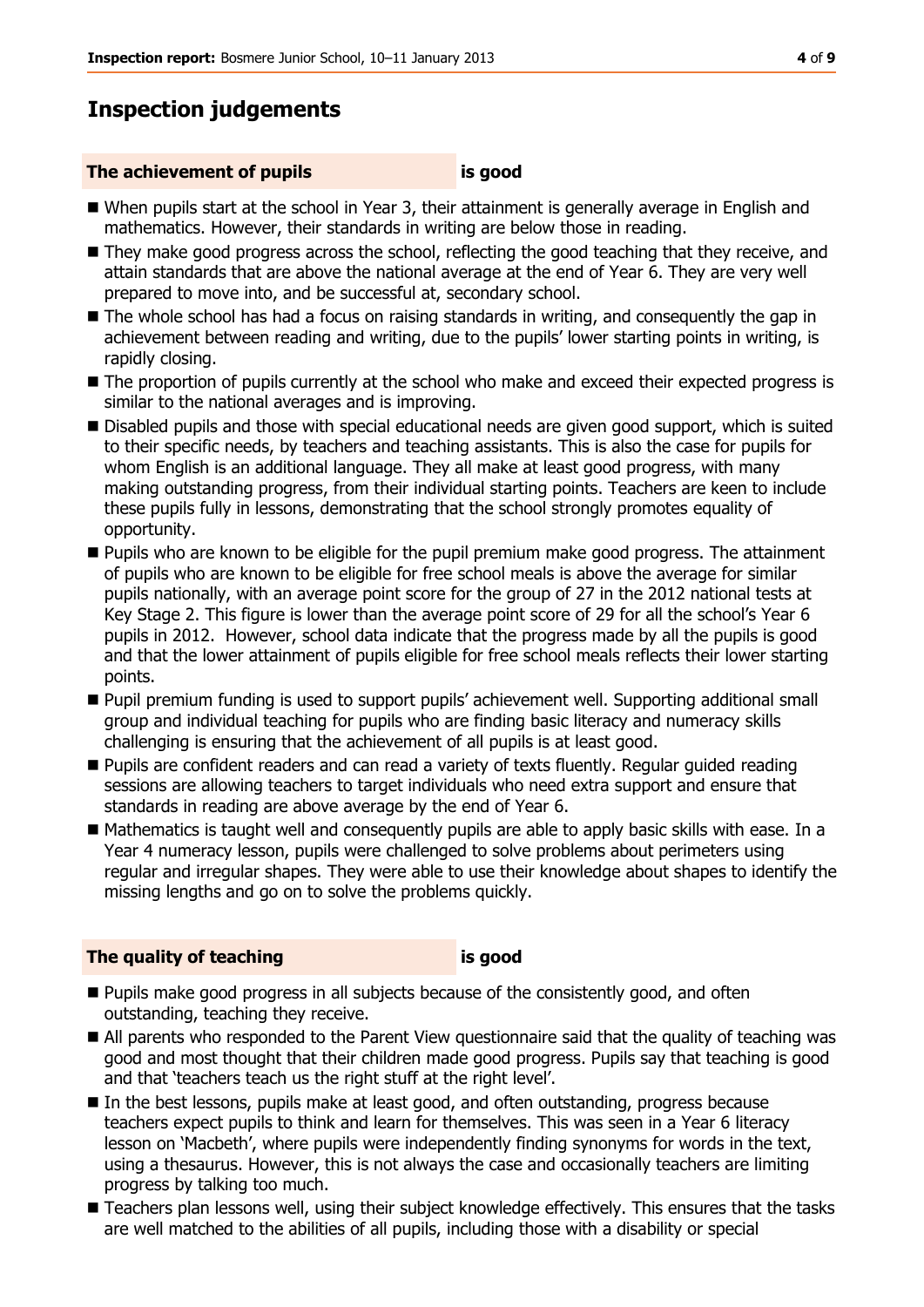- Teachers monitor pupils' progress with effective questioning and observation. For example, in a Year 4 literacy lesson, pupils were working on their own to describe a setting for a fantasy story. The teacher skilfully monitored individual progress and encouraged pupils to move on or corrected misunderstandings where necessary. However, in some lessons, teachers are not always responding quickly enough to reshape the tasks for pupils who are finding the work difficult or too easy. Consequently, the progress of some pupils slows slightly.
- Teachers mark pupils work regularly and accurately. However, not all teachers provide pupils with good quality comments to quide them on the next steps they need to take. Pupils reported that they enjoy reading their teachers' comments. They understand the feedback that they are given on how to improve their work, but are not always given regular opportunities to reflect upon the comments and make the necessary improvements.

#### **The behaviour and safety of pupils are outstanding**

- **Pupils arrive at school ready to learn and keen to start working. In lessons, they contribute fully** and are highly respectful. Their behaviour in lessons and around the school is exemplary.
- **Pupils are keen to come to school and are very punctual. Attendance is above average. The** Home-School Link Worker is working successfully with parents to bring about improvement in the attendance of the few pupils for whom it is not as good as it should be.
- The school's systems to manage behaviour are very well understood by both staff and pupils. However, the procedures are hardly ever required, as pupils are very able and willing to manage their own behaviour, understanding the difference between right and wrong and demonstrating their strong moral code. Most parents said that the behaviour is well managed.
- All pupils who spoke to inspectors feel safe and very secure. All parents who contributed to the inspection recognised that the pupils are kept very safe. Pupils report that they are confident that teachers and other adults at the school will deal quickly and effectively with any problems that they may have.
- When pupils play or socialise together, they think of each other and keep each other safe. Pupils are fully aware of what constitutes bullying but said that bullying of any kind, including physical, emotional and cyber bullying, would be dealt with quickly and effectively. Most parents agreed, noting that the school deals with bullying well.
- **Pupils are very keen to take a full part in all activities within the school. Visits are enjoyed and** extra-curricular clubs are well attended. They are very proud of their school and say that they will be sorry to leave when they move onto secondary school. One pupil said, 'This is a nice, safe place to be where everyone's friendly and you are treated with respect.'

#### **The leadership and management are good**

- **The headteacher leads this school with a clear vision for a sustainable future. Along with other** leaders and governors, there is a shared determination to make the school even better and improve the outcomes for the pupils.
	- All members of staff feel valued and leaders work hard to ensure that their high expectations are communicated well and acted upon.
	- **E** Leaders and governors understand that high quality teaching is necessary to secure high levels of achievement. They monitor and challenge the performance of teachers well to ensure there is a good match between how well teachers are paid and how well pupils achieve. Consequently, all inadequate teaching has been eradicated and provision is now at least good, with much that is outstanding.
	- Teachers' professional development needs are highlighted through performance management, which is carefully used to ensure that individual and school improvement needs are met and that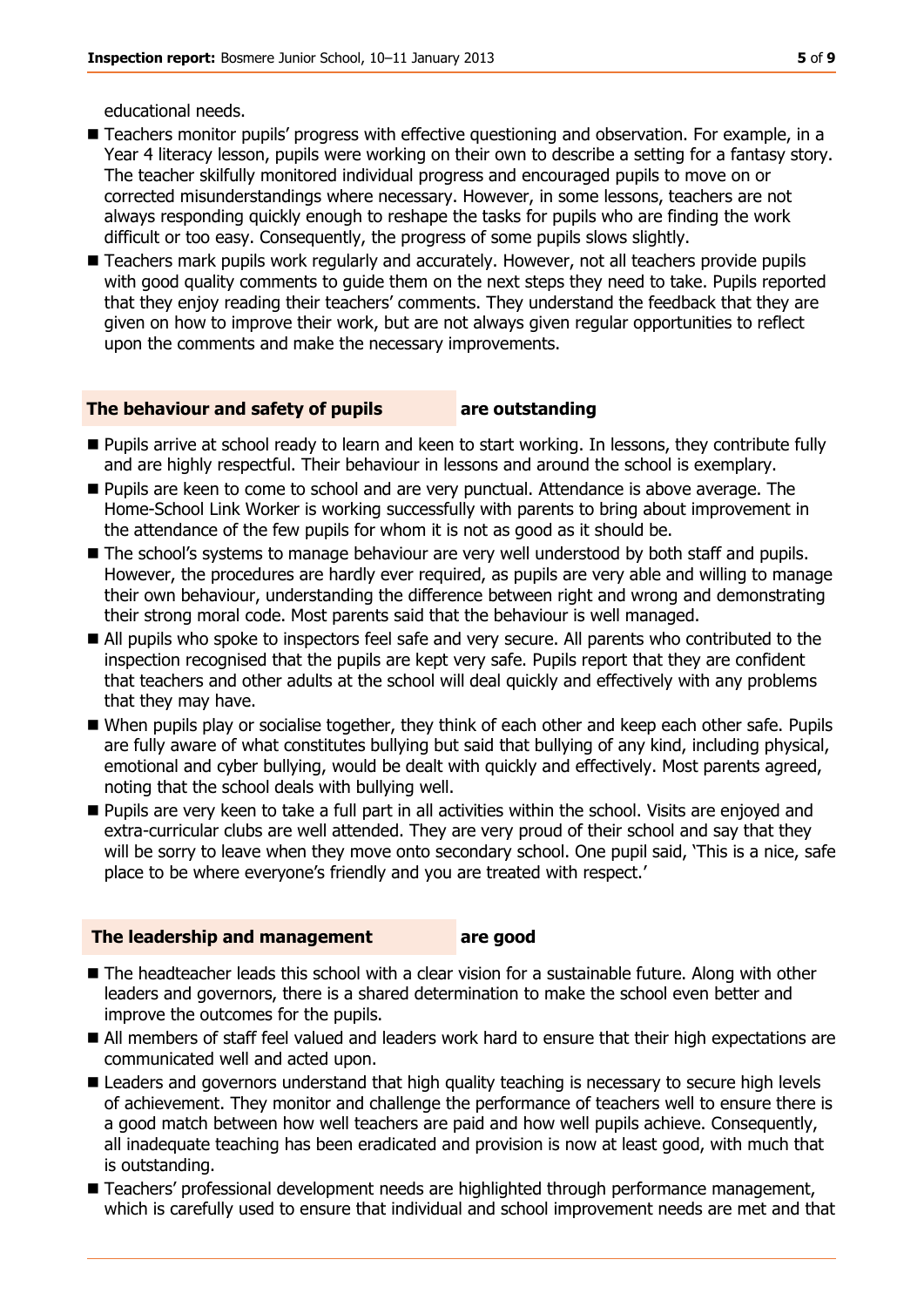there is a positive impact on the outcomes for pupils.

- **Leaders use the recently developed assessment tracking system to identify how well pupils are** doing. This provides them with regular information to set challenging targets and monitor the performance of individuals and groups, including those with a disability or special educational needs or those who are eligible for support by the pupil premium. Leaders identify any underperformance rapidly and targeted support is monitored well.
- The curriculum is regularly reviewed to check it is suitable for the pupils. A wide range of visits and additional events, such as the trip to Fishbourne to study the Romans, the visit to London and the Year 6 residential visit to the Isle of Wight, enhance the pupils' experience further. While these visits are used to stimulate learning, they also improve pupils' social skills and promote their spiritual, moral, social and cultural development, as they experience the wider community.
- Leaders, including governors, robustly manage all statutory requirements relating to safeguarding.
- The local authority now provides light-touch support to this good school.
- The governance of the school:
	- The governing body understands the school and how well the pupils, are doing in relation to all pupils nationally. The governors as a group are self-reflective and ensure that they are up to date with current developments. They effectively identify areas to improve, using school self-evaluation well and monitoring improvement planning to judge its impact on pupils' achievement. This fully supports the headteacher and her drive for continual improvement. Governors have challenged teachers to improve their teaching and have helped to secure effective teaching throughout the school. Teachers' performance is regularly reviewed to ensure that their salary progression reflects the quality of their teaching and their leadership responsibilities. Governors monitor funding to the school effectively and the headteacher is required to justify how the pupil premium funding is spent and how it affects the outcomes for pupils. The achievement of pupils in receipt of the pupil premium is checked termly at the pupil progress meetings with the class teachers. These meetings focus on the impact that the additional support provided specifically for this group has had and the findings are reported back to governors.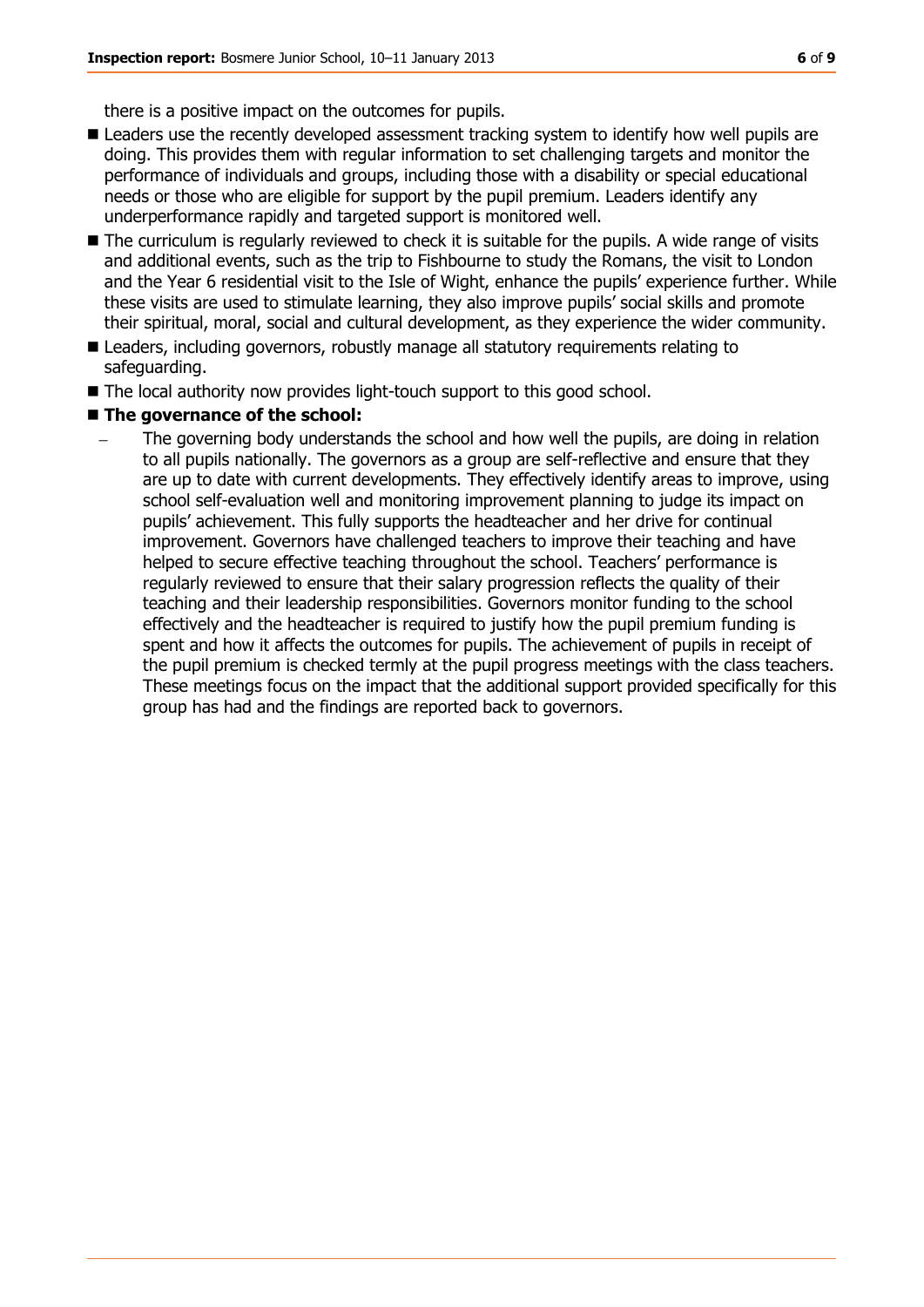## **What inspection judgements mean**

| <b>School</b> |                         |                                                                                                                                                                                                                                                                                                                                                                         |
|---------------|-------------------------|-------------------------------------------------------------------------------------------------------------------------------------------------------------------------------------------------------------------------------------------------------------------------------------------------------------------------------------------------------------------------|
| Grade         | <b>Judgement</b>        | <b>Description</b>                                                                                                                                                                                                                                                                                                                                                      |
| Grade 1       | Outstanding             | An outstanding school is highly effective in delivering outcomes<br>that provide exceptionally well for all its pupils' needs. This<br>ensures that pupils are very well equipped for the next stage of<br>their education, training or employment.                                                                                                                     |
| Grade 2       | Good                    | A good school is effective in delivering outcomes that provide<br>well for all its pupils' needs. Pupils are well prepared for the next<br>stage of their education, training or employment.                                                                                                                                                                            |
| Grade 3       | Requires<br>improvement | A school that requires improvement is not yet a good school, but<br>it is not inadequate. This school will receive a full inspection<br>within 24 months from the date of this inspection.                                                                                                                                                                              |
| Grade 4       | Inadequate              | A school that has serious weaknesses is inadequate overall and<br>requires significant improvement but leadership and management<br>are judged to be Grade 3 or better. This school will receive<br>regular monitoring by Ofsted inspectors.                                                                                                                            |
|               |                         | A school that requires special measures is one where the school<br>is failing to give its pupils an acceptable standard of education<br>and the school's leaders, managers or governors have not<br>demonstrated that they have the capacity to secure the<br>necessary improvement in the school. This school will receive<br>regular monitoring by Ofsted inspectors. |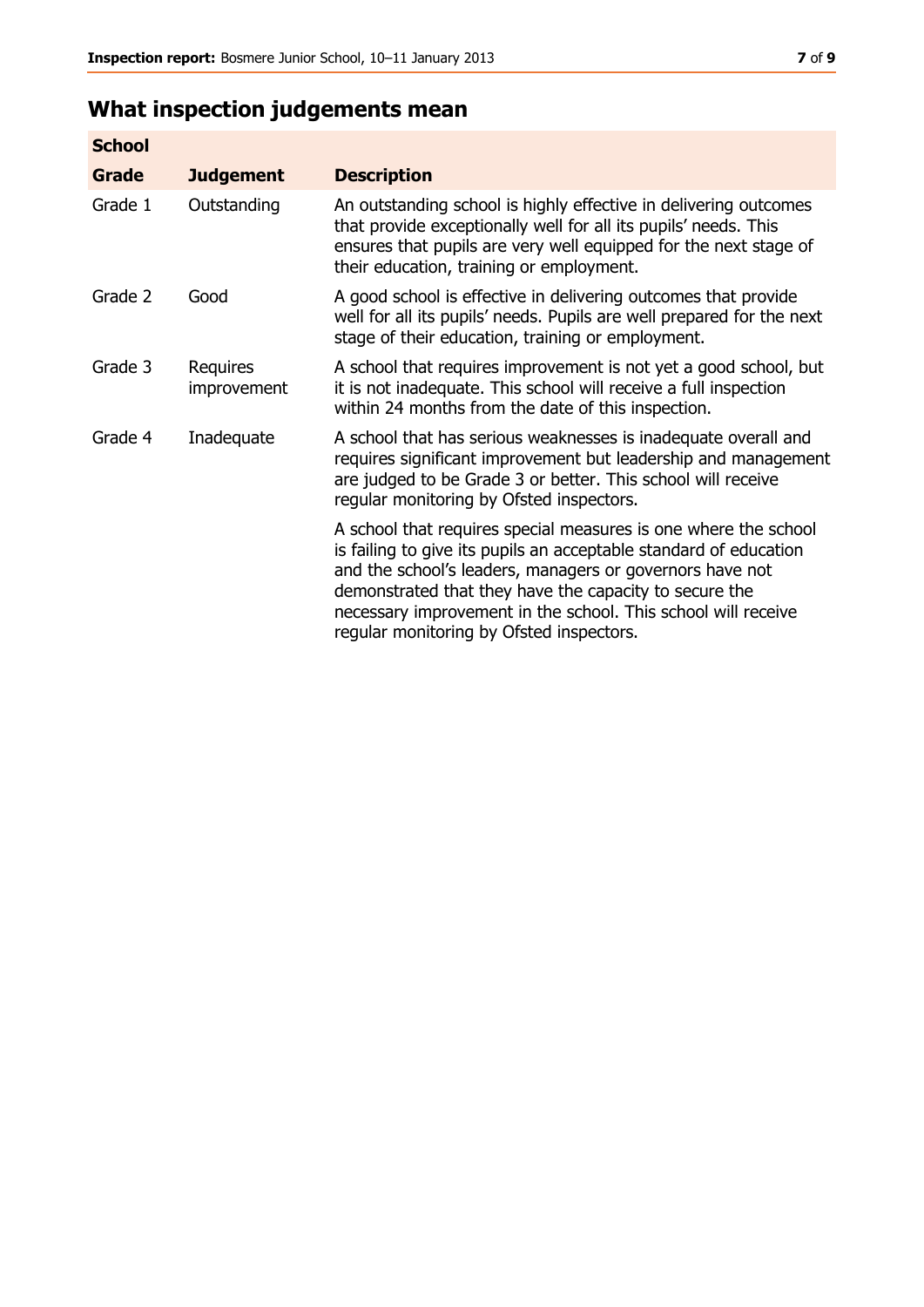| Unique reference number  | 115919    |
|--------------------------|-----------|
| <b>Local authority</b>   | Hampshire |
| <b>Inspection number</b> | 403280    |

This inspection of the school was carried out under section 5 of the Education Act 2005.

| <b>Type of school</b>               | Junior                           |
|-------------------------------------|----------------------------------|
| <b>School category</b>              | Community                        |
| Age range of pupils                 | $7 - 11$                         |
| <b>Gender of pupils</b>             | Mixed                            |
| Number of pupils on the school roll | 353                              |
| <b>Appropriate authority</b>        | The governing body               |
| <b>Chair</b>                        | Helen Faulkner                   |
| <b>Headteacher</b>                  | Catherine Opie                   |
| Date of previous school inspection  | 14 November 2007                 |
| <b>Telephone number</b>             | 02392 482988                     |
| <b>Fax number</b>                   | 02392 499379                     |
| <b>Email address</b>                | headteacher@bosmere.hants.sch.uk |